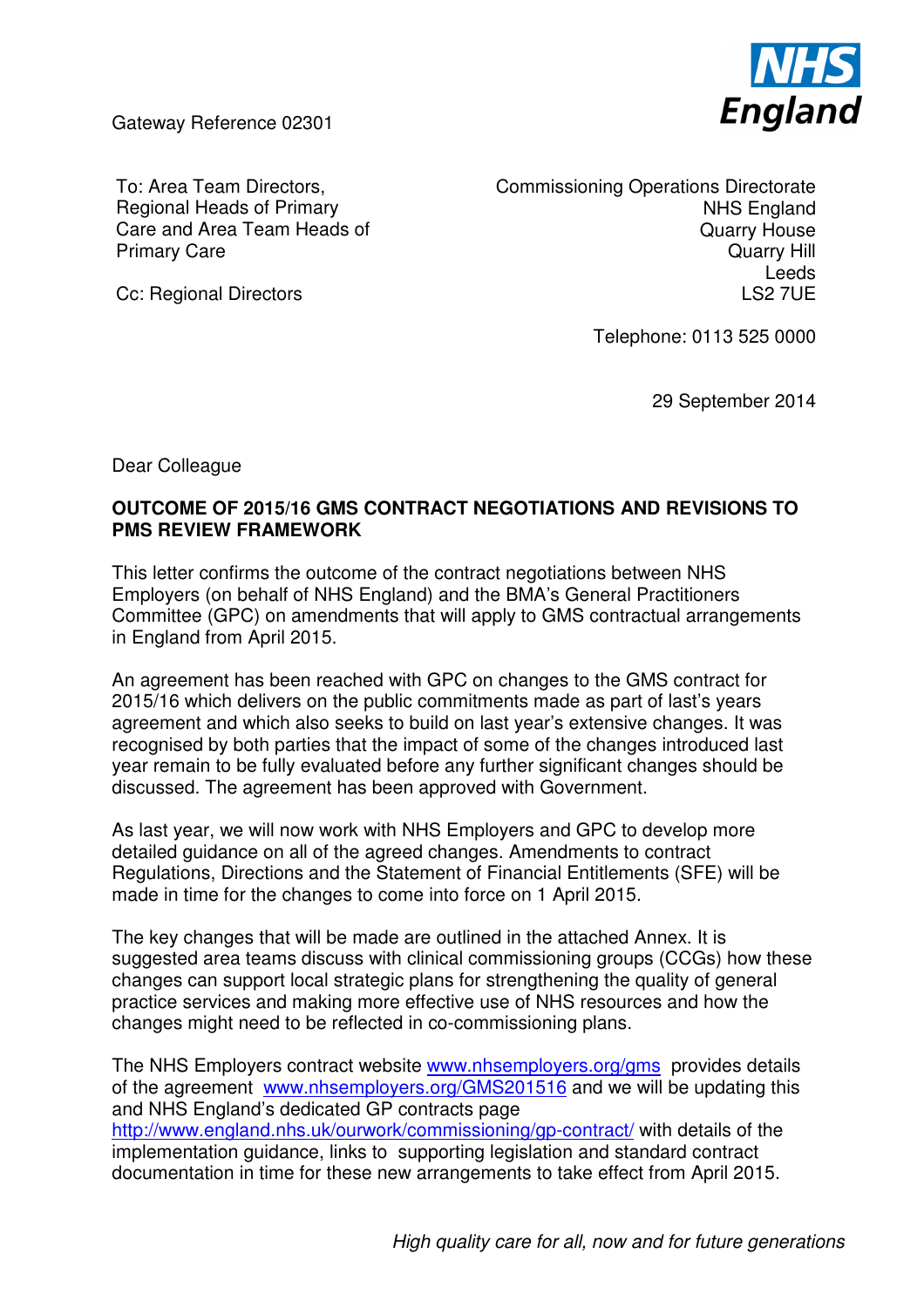We are also planning to update the framework for undertaking PMS reviews. The revised framework is intended to give greater consistency on the timescales for change and the redeployment of funds, with a guarantee that any funds freed up will be reinvested in general practice, within the current CCG locality. This will not apply retrospectively.

We will work closely with and keep area teams informed of the timetable for this.

Please ensure that this letter is distributed to all relevant people within your teams.

Yours sincerely

Rosanad phan KÒ

Rosamond Roughton Director of NHS Commissioning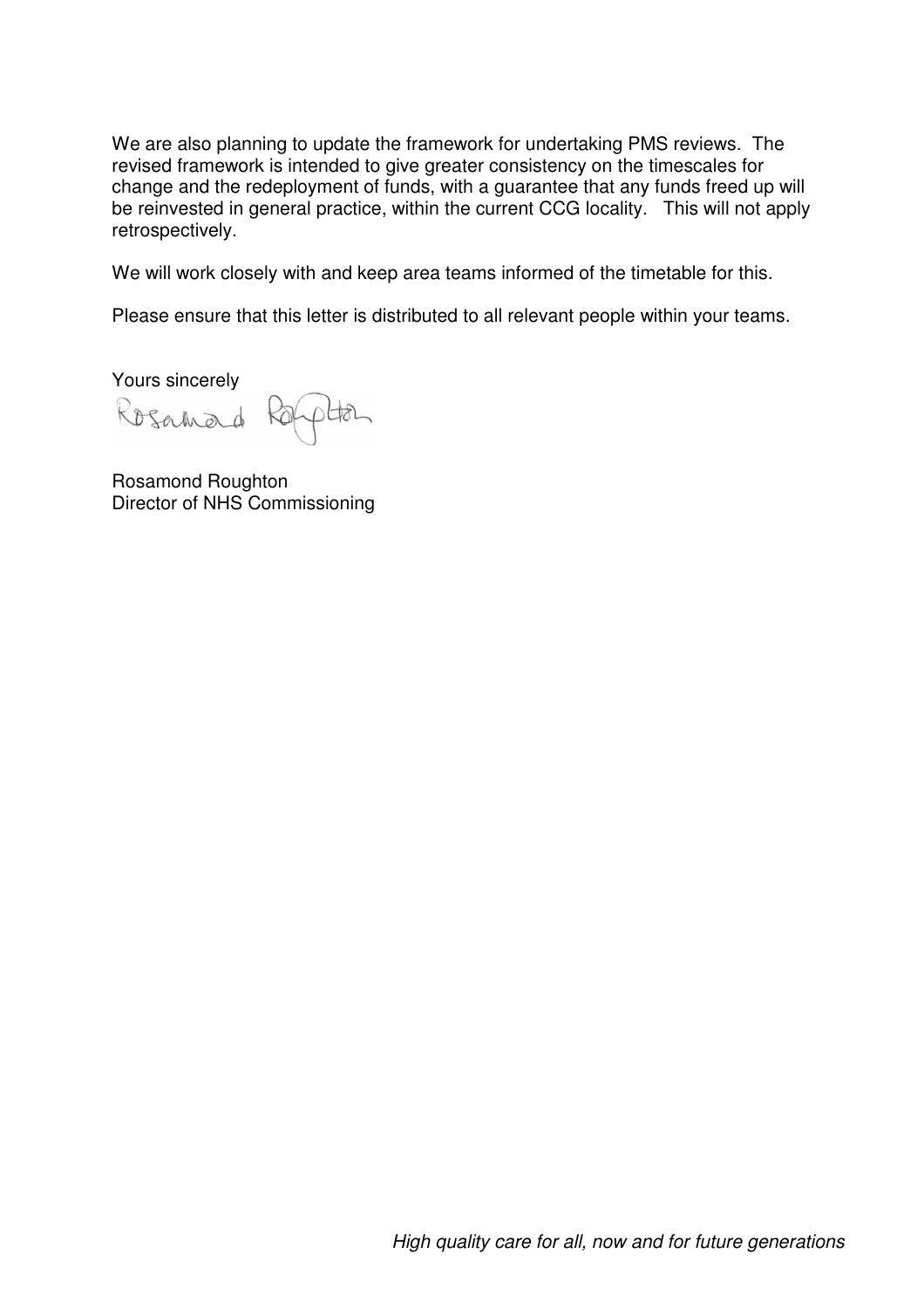## **2015/16 GMS CONTRACT**

## **SUMMARY OF AGREED CHANGES**

### **Transforming the quality of care**

**Named, accountable GP for all patients.** Building on commitments to deliver more personalised care, it will be requirement, from 1 April 2015, for all patients (including children) to be allocated a named, accountable GP. The named accountable GP will take lead responsibility for the co-ordination of all appropriate services required under the contract and ensure they are delivered to each of their patients where required (based on the clinical judgement of the named accountable GP).

Practices will be required to inform patients of this offer at the first appropriate interaction and will make reasonable efforts to accommodate patient preferences. By 31 March 2016 all practices will publish on their website reference to the fact that all patients have a named GP.

Named accountable GP for people aged 75 and over is unchanged.

**Quality and Outcomes Framework. (QOF)** It has been agreed that there will be no reduction in the size of QOF in 2015/16 recognising that the impact of last year's changes remain to be evaluated. Clinical discussions between GPC, NHS Employers and NHS England will continue about what changes may be made within the current QOF. These discussions will conclude shortly and any changes will be highlighted in new QOF guidance.

We will adjust the QOF point value in 2015/16 taking account of population growth and relative changes in practice list size for one year from 1 January 2014.

The planned changes in thresholds in QOF from April 2015 will be deferred for a further year.

**Supporting armed forces personnel.** A specified cohort of wounded, injured or sick armed forces personnel will be able to access primary medical services for longer periods than current temporary registration arrangements allow. The contract will be amended to allow registration for up to a maximum of two years with global sum payments during that period. Registration will be subject to approval of Defence Medical Services and who will retain responsibility for meeting ongoing occupation health needs during that period and provide, as a minimum, a summary of the patient's medical records to the registering GP practice.

**Assuring out of hours provision.** From 1 April 2015, there will be a new contractual requirement for practices who have not opted out of providing out of hours care to ensure that they provide information to the CCG (to be set out by the CCG) to allow the CCG to ensure that they are delivering out of hours care in line with the National Quality Requirements (or any successor quality standards). This will ensure all patients can be assured all OOH providers are being assessed to the same standards on a consistent basis.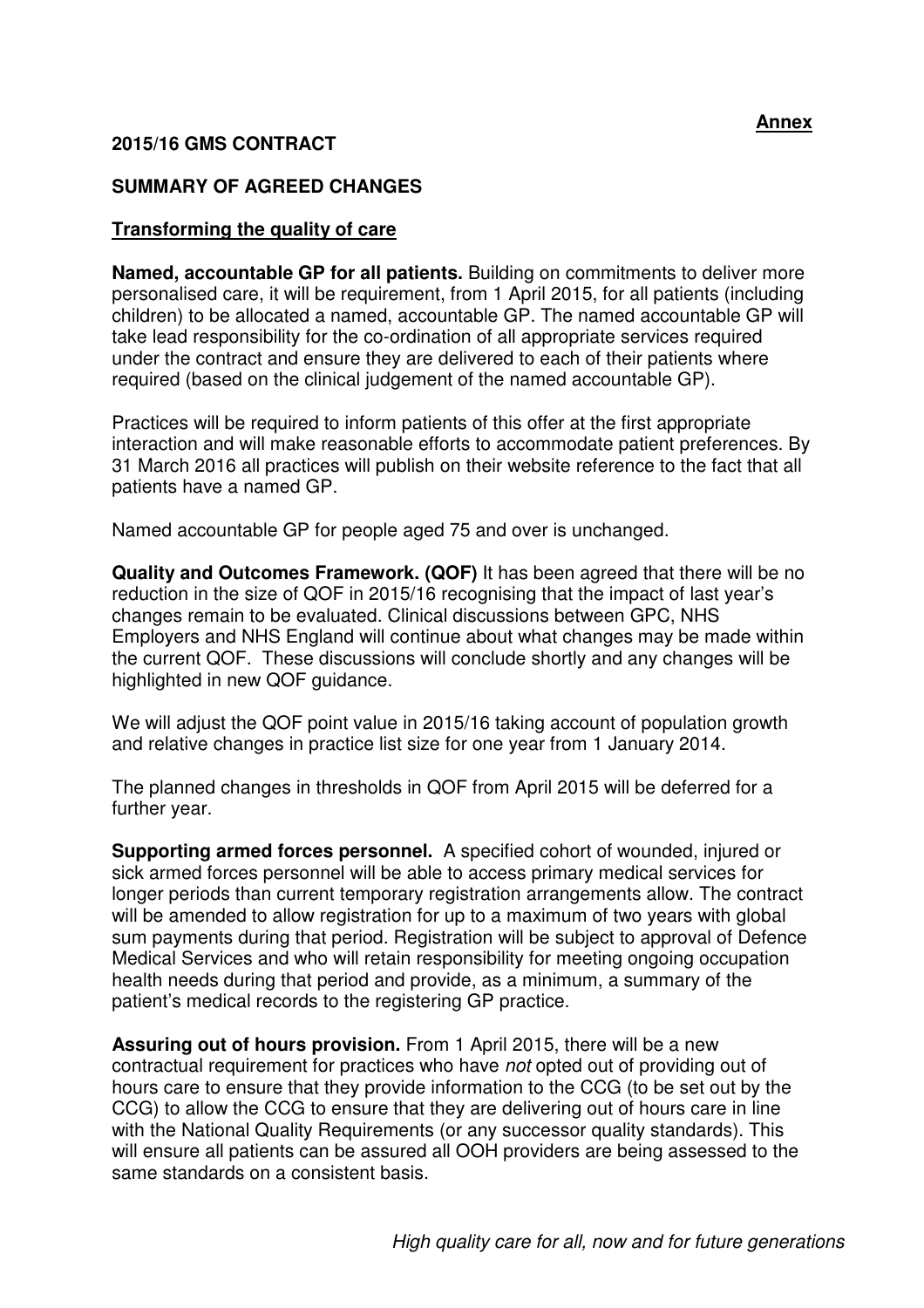# **Empowering patients and the public**

**Access to medical record online.** We have agreed to extend the scope (definition) of online access to medical records the GMS contract requires the practice to provide. From April 2015, practices will be required to also offer online access to all detailed information, i.e. information that is held in a coded form within the patient's medical record. GP software will be configured to offer all coded data by default but GPs will have the option and configuration tools to withhold coded information where they judge it to be in the patient's interests or where there is reference to a third party. Where free text is currently embedded within coded information, technical amendments will be made to GP software to allow coded information to be separated from free text to allow GPs to withhold free text whilst still meeting the new contractual obligation to provide coded information. These changes are agreed with the understanding that the GP Systems of Choice (GPSoC) programme will be the process by which the nationally approved and funded systems necessary to satisfy these requirements will be made available to practices by NHS England.

**Online appointment booking.** We have agreed that the GMS contract will be amended to expand the number of appointments patients can book online and to ensure that there is appropriate availability of appointments for online booking.

**Other NHS IT.** GPC have committed to actively promote the use of NHS IT services and will issue joint promotional guidance and good practice with NHS England, signalling a change in the way practices and NHS England do business on NHS IT issues. The following will be jointly promoted in guidance:

- $\div$  Improving the offer of electronic transmission of prescriptions encourage all prescriptions to be transmitted electronically using Electronic Prescription Services Release 2 unless the patient asks for a paper prescription or the necessary legislative or technical enablers are not in place. NHS Employers and the GPC have agreed that 60% of practices will be expected to be transmitting prescriptions electronically using EPS Release 2 by 31 March 2016.
- \* Offer patients secure electronic communication with practice GP practices to promote and offer the facility for patients to receive consultations electronically, either by email, video consultation or other electronic means. GPC and NHS England will jointly promote the use of new technology, especially where it would bring benefits to both GP practices and patients.
- Referral management GP practices to make referrals electronically, using the NHS E-Referrals system unless the secondary provider has not made slots available, there is a clinical imperative to refer to the provider, or patients have indicated their choice to be referred to that provider. It is agreed that 80% of elective referrals will be made electronically using the NHS E-referral system by 31 March 2016.
- $\cdot$  Information governance the parties will actively promote the completion of the Health and Social Care Information Centre information governance toolkit including adherence to the requirements outlined within it.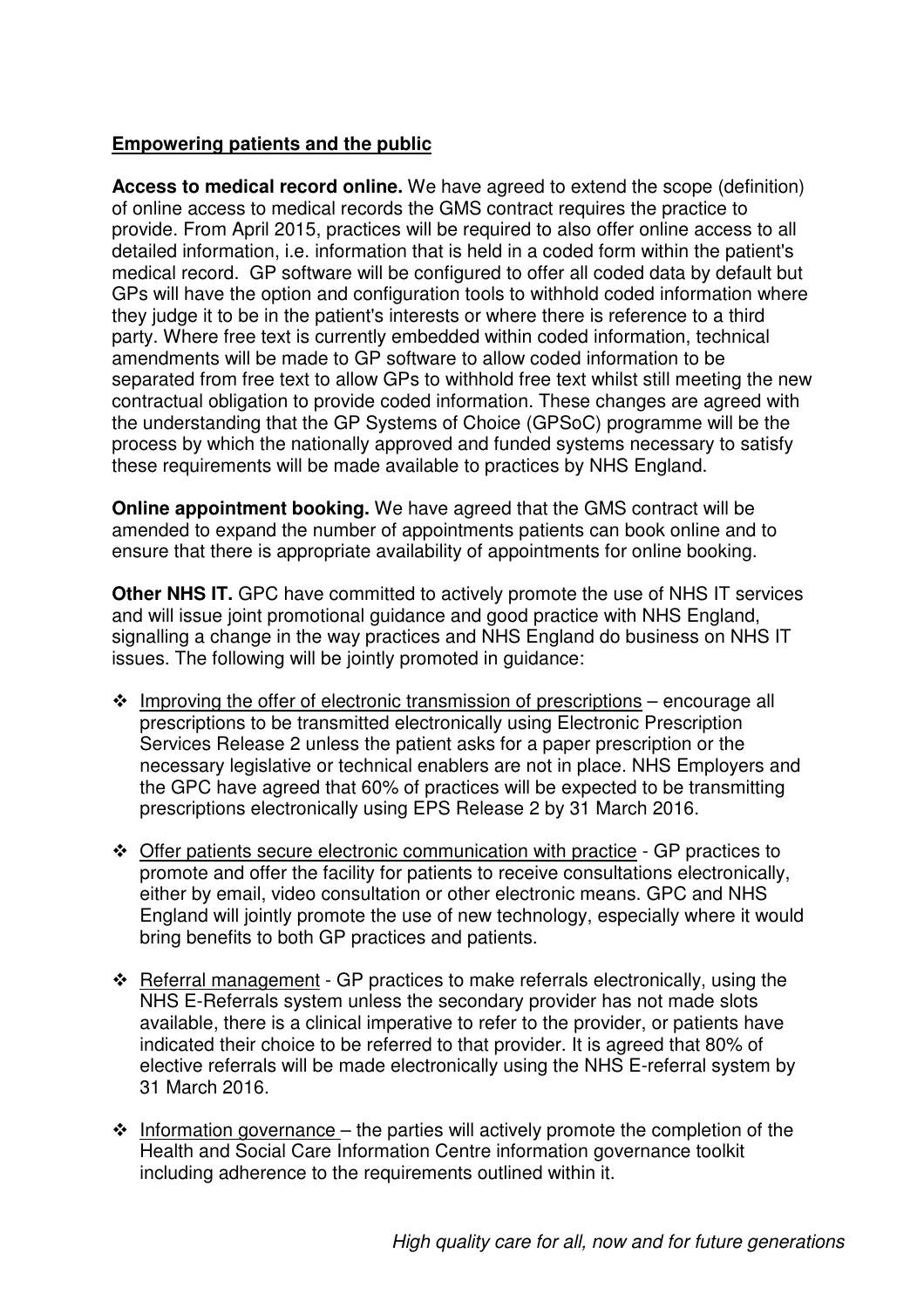It is recognised that to achieve this will require the strong leadership and enablement by NHS England, CCGs, provider organisations and HSCIC.

**Publication of GP Net Earnings.** In line with commitments on transparency of GP earnings there will be a new contractual requirement for GP practices to publish the mean net earnings of GPs in their practice (to include contractor and salaried GPs) relating to 2014/15 financial year on their practice websites by 31 March 2016. Alongside the mean figure, practices will publish the number of full and part time GPs associated with the published figure. The figure will include earnings from NHS England, CCGs and local authorities for the provision of GP services that relate to the contract and which would have previously been commissioned by PCTs. Costs relating to premises will not be included. This is an interim solution until arrangements are finalised for publishing individual GP net earnings in 2016/17. This agreement is on the understanding Government and NHS England are committed to introducing transparency of earnings across all providers of NHS services. NHS England will be publishing the earnings for General Dental Practitioners to the same timetable as GPs.

### **Supporting the workforce**

We have agreed to work with GPC to explore timely solutions to workforce issues. specifically around:

- the retainer and returner scheme
- $\div$  the flexible careers scheme
- $\mathbf{\hat{F}}$  recruitment problems that are affecting specific areas (e.g. remote and rural areas).

We have agreed that all practices will be entitled to reimbursement of the actual cost of GP locum cover for maternity/ paternity/ adoption leave of £1,113.74 for the first two weeks and £1,734.18 thereafter (or the actual costs, whichever is the lower.) Such reimbursement is intended to cover both external locums and cover provided by existing GPs within the practice who do not already work full time.

### **Enhanced services**

The Avoiding Unplanned Admissions: proactive case finding and patient review for vulnerable people enhanced service will be extended for a further year but with some modifications reflecting on a review of implementation to date.

- To reduce associated administration for area teams and practices the reporting processes will now run bi-annually (30 September 2015 and 31 March 2016 respectively) and the payment components revised accordingly from five to three components.
- Recognising the enhanced service targets those patients at highest risk and the sensitivity to achieving the two per cent register practices will be able include in their register patients those who have subsequently died or moved practices prior to the two reporting dates. This will be a manual local adjustment.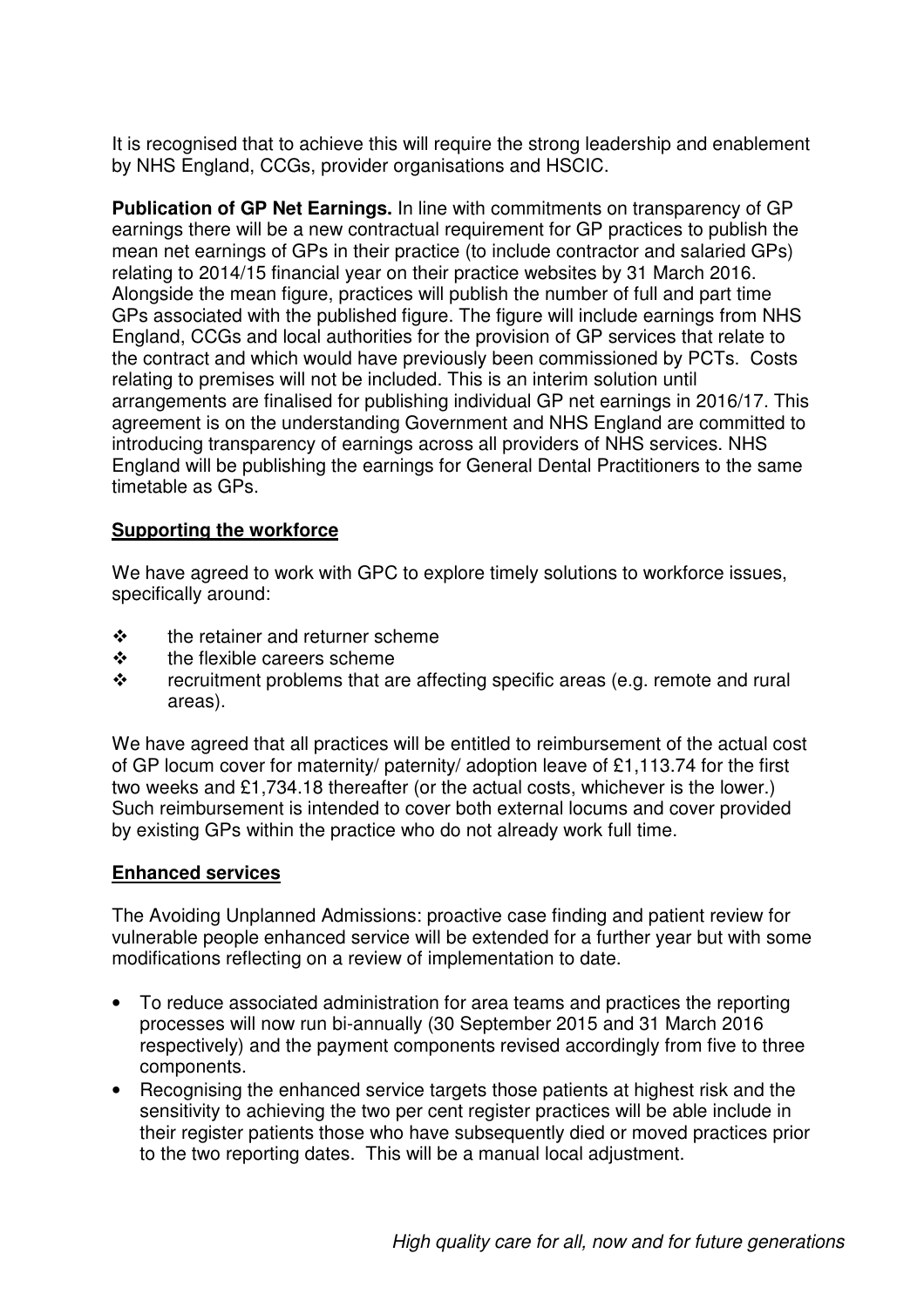• This enhanced service will also now require at least one care review during the year for any patient on the register from the previous year.

Subject to a review of feasibility, this enhanced service may also be modified to include a patient survey.

The Patient Participation and Alcohol Reduction enhanced services will cease on 31 March 2015 since they are now embedded in general practice. These will be replaced with new contractual duties related to these areas from 1 April 2015 for all GP practices. The associated funding will be reinvested in global sum (with no out of ours deduction being applied).

The extended hours, dementia and learning disabilities enhanced services will be extended for a further year. The requirements and payment arrangements remain unchanged.

GPC and NHS Employers will work with NHS England to establish a consistent set of standards which commissioners (area teams or CCGs on their behalf) will apply for the provision of enhanced minor surgery services. This will ensure any variation in the qualifications expected of GP practices will be restricted to the scale and nature of the services to be provided rather than where they are commissioned from in England.

### **Funding**

#### **Seniority**

Last year we agreed that seniority payments will cease on 31 March 2020 and that there would be a 15% reduction in seniority payments year on year. It was also agreed that from 1 April 2014 there would be no new entrants to the scheme.

A retrospective mechanism for achieving the 15% reduction has now been agreed. This mechanism will lead to changes to seniority payments part-way through 2015/16 and each year thereafter (and subsequent funding transferred in to global sum will also be made part-way through the year).

#### **Out of Hours Deduction and MPIG**

From 1 April 2015, correction factor funding moving into global sum will be reinvested with no out of hours deduction applying.

### **Reinvestment of Funds into Global Sum**

The GMS proportion of funding being transferred into Global Sum as set in this letter (from MPIG, Seniority, Enhanced Services) will not lead to any change in the level of Correction Factor payments above and beyond the changes already set out in the Statement of Financial Entitlements. NHS Employers and GPC will work together with NHS England to determine the quantum to be transferred which relates to the GMS element of the funding released.